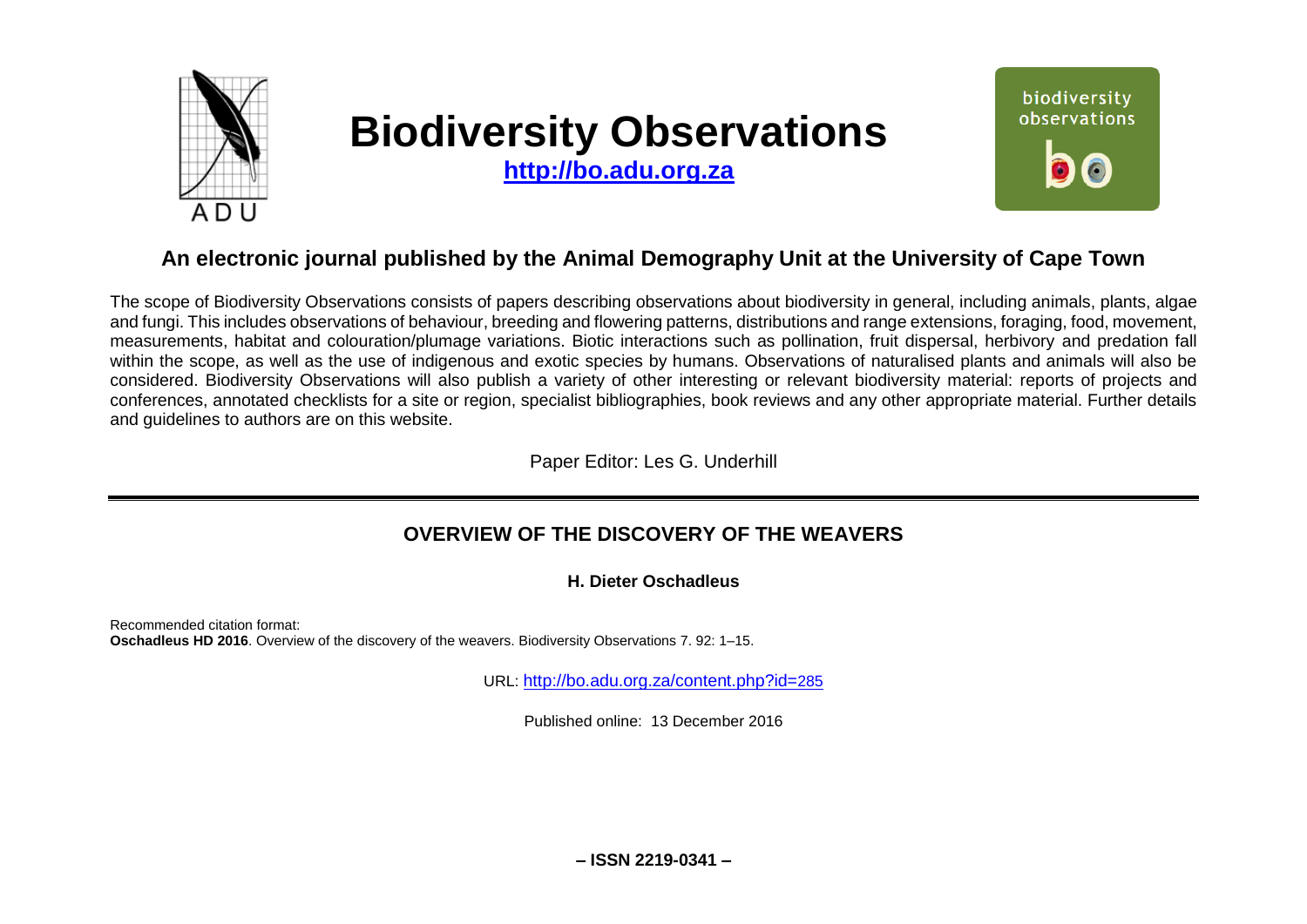

### **TAXONOMY**

## **OVERVIEW OF THE DISCOVERY OF THE WEAVERS**

*H. Dieter Oschadleus* 

Animal Demography Unit, Department of Biological Sciences, University of Cape Town, Rondebosch, 7701 South Africa

\* Corresponding author: doschadleus@gmail.com

#### **Abstract**

There are 117 living species of weavers in the Ploceidae family. These were formally described over the period 1758 to 1990, but some weavers were known long before Linnaeus. The largest number of weaver species described per decade was in the 1880s (n=13) and 1890s (n=11). Most weaver species were described from Angola and South Africa (n=15 for both). Most weavers were described by Reichenow (n=10) and by Linnaeus (n=9). Where the collector is known, most weaver types were collected by Sir Andrew Smith (n=6) and Jean Perrein (both n=5). Most collectors were British (28) or German (n=17). Most weaver descriptions appeared in Ibis (n=10).

#### **Introduction**

This paper is based on the second Weaver Wednesday series, called Discovery. It started on 17 September 2014, with the first weaver to be described, the Black-winged Bishop (Fig. 1), and ran in chronological sequence for 117 weeks, ending with Kilombero Weaver on 7 December 2016. This paper provides an overview of these species texts, and lists the species with some summary information in Appendix 1.

Currently, 117 living species of weavers in the Ploceidae family are recognised. Hoyo et al. (2010) listed 116 species but Safford & Hawkins (2013) split the Aldabra Fody *Foudia aldabrana* from the Redheaded Fody *Foudia eminentissima*. Dickinson & Christidis (2014) also listed 117 species.

#### **Study area and methods**

web series, the following information was searched for in the literature, and to a lesser extent, type specimens were viewed in museums:

> Introduction Scientific citation Meaning of names – primarily from (Jobling 1991). First English name Alternate names **Collector** Date collected Locality collected Type specimens

The first published illustration that was found for each species was shown in the series.

The sequence is chronological by date of publication, and where more than one species was described in a single publication, the sequence



*Swainson (1837).*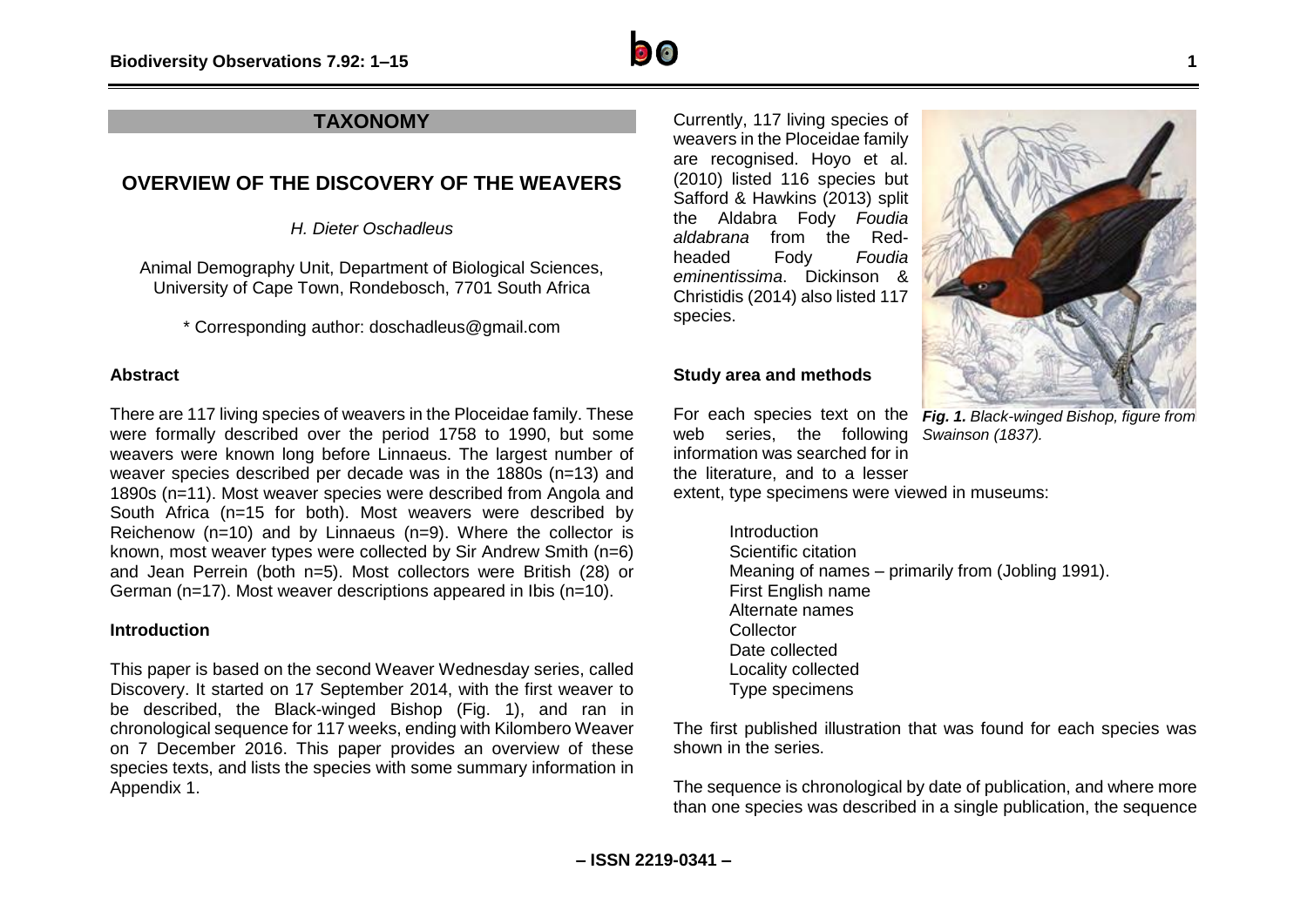

is in order of appearance. For instance, the first five weavers to be described were in Linnaeus (1758) with Black-winged Bishop on p. 173, Black-breasted Weaver on p. 175, etc.

#### **Results and Discussion**

#### *Discovery period*

The weavers were formally described over the period 1758 to 1990, but some weavers were known long before Linnaeus. The highest number of weaver species described per decade was in the 1880s (n=13) and 1890s (n=11) (Fig. 2). Most weavers were described by 1910, with 0, 1 or 2 being described per decade thereafter.

The number of weavers described per decade resembles the overall pattern of new birds being described (based on Pimm et al. 2006),



*Fig. 2. Number of weavers (Red) described per decade, and number of birds (Blue, axis on right) described per decade.*

except that the weavers have a higher rate of species descriptions from 1880 to 1909. These weavers seem to largely be range restricted species. They are species 76 to 105 in Appendix 1.

#### *Authors*

The weavers were described by 49 authors (counting first authors only, where more than one was involved; Table 1). Most weavers were described by Reichenow (n=10), followed by Linnaeus (n=9) and Hartlaub (n=8). Most authors were British (16), followed by German (n=13) and American (n=5).

#### *Collectors*

There were at least 75 different collectors, with up to 8 unknown collectors. Most weavers were collected by Sir Andrew Smith (n=6), who also described many weaver species, followed by Jean Perrein (n=5) and José Alberto de Oliveira Anchieta (n=4). Most collectors were British (28), German (n=17) and French (n=13). Twenty collectors provided the primary specimen for at least two valid weaver species (Table 2).

#### *Countries*

Weaver species were first described from 34 different countries, including four Asian countries. Most weaver species were described from Angola and South Africa (n=15 weavers in each country), followed by Tanzania and Senegal (8 each).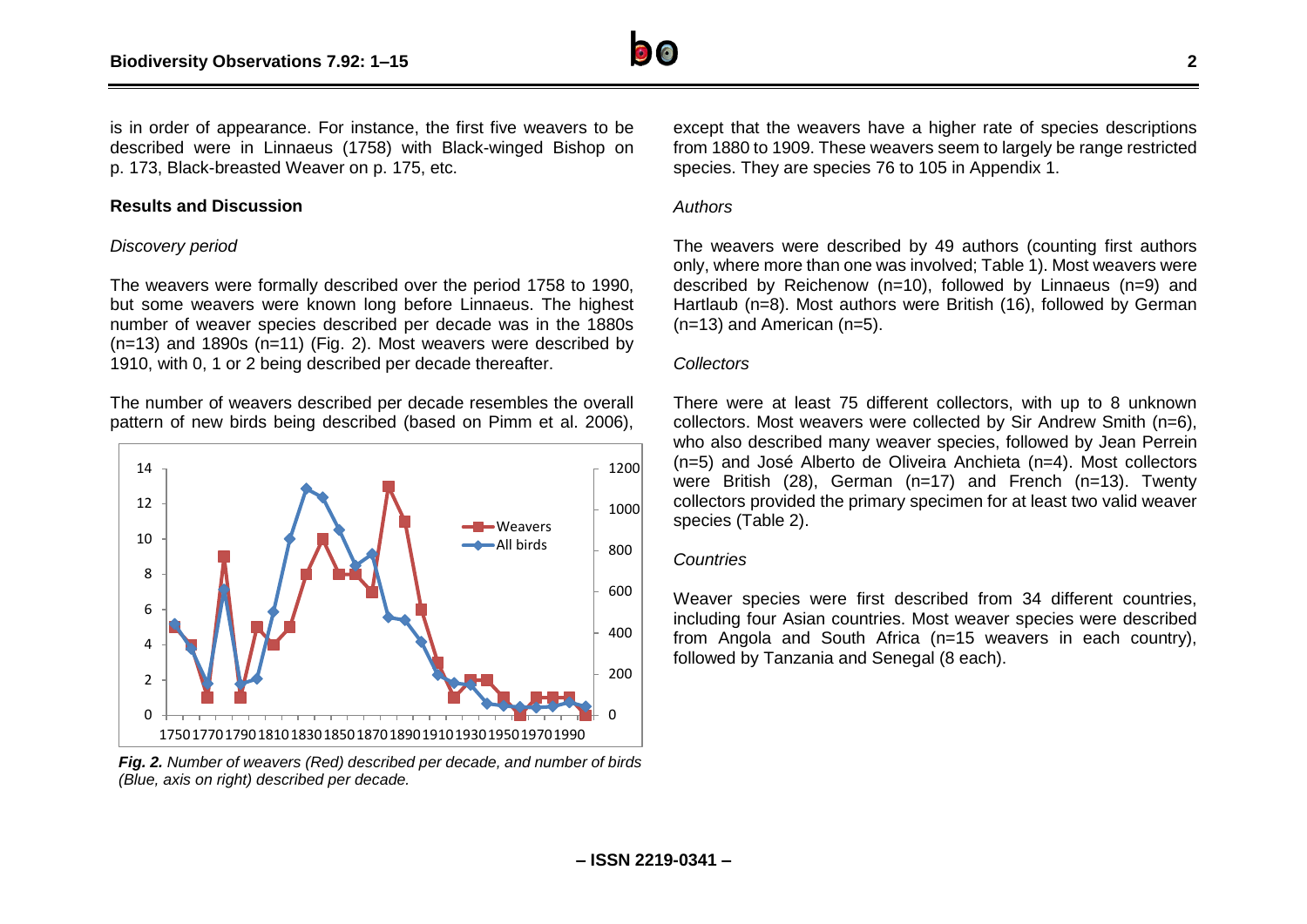

*Table 1. Number of valid weaver species described per first author (country and profession is based on Wikipedia where available, else on other sources).*

| $\mathsf{n}$ | First author    | Wikipedia summary                          |
|--------------|-----------------|--------------------------------------------|
| 10           | Reichenow       | German ornithologist and herpetologist     |
| 9            | Linnaeus        | Swedish botanist, physician, and zoologist |
| 8            | Hartlaub        | German physician and ornithologist         |
| 7            | Sharpe          | English zoologist                          |
| 6            | Smith           | Scottish surgeon and naturalist            |
| 6            | Vieillot        | French ornithologist                       |
| 5            | Cassin          | American ornithologist                     |
| 5            | Shelley         | English geologist and ornithologist        |
| 4            | <b>Bocage</b>   | Portuguese zoologist and politician        |
| 4            | Gmelin          | German naturalist                          |
| 4            | Rüppell         | German naturalist and explorer             |
| 3            | Bonaparte       | French biologist and ornithologist         |
| 3            | Cabanis         | German ornithologist                       |
| 3            | Daudin          | French zoologist                           |
| 2            | <b>Boddaert</b> | Dutch physician and naturalist             |
| 2            | Chapin          | American ornithologist                     |
| 2            | Fischer         | German African explorer                    |
| 2            | Gray            | English zoologist and author               |
| 2            | Lichtenstein    | German physician etc                       |
| $\mathbf{1}$ | <b>Baker</b>    | English ornithologist                      |
| $\mathbf{1}$ | Büttikofer      | Swiss zoologist                            |
| $\mathbf{1}$ | Clarke          | English soldier and naturalist             |
| $\mathbf{1}$ | Cretzschmar     | German physician                           |
| $\mathbf{1}$ | <b>Dubois</b>   | Belgian naturalist                         |

| n            | First author    | Wikipedia summary                                |
|--------------|-----------------|--------------------------------------------------|
| $\mathbf{1}$ | Elgood          | <b>English Professor of Zoology</b>              |
| 1            | Elliot          | American zoologist                               |
| 1            | Grant           | British ornithologist and collector              |
| 1            | Heuglin         | German explorer and ornithologist                |
| 1            | Horsfield       | American physician and naturalist                |
| 1            | Hume            | English civil servant and ornithologist          |
| $\mathbf{1}$ | Isert           | German botanist                                  |
| 1            | Latham          | English physician, naturalist and author         |
| 1            | Louette         | Belgian ornithologist                            |
| 1            | Newton A        | English zoologist and ornithologist              |
| 1            | <b>Newton E</b> | British colonial administrator and ornithologist |
| 1            | Reichenbach     | German botanist and ornithologist                |
| 1            | Ridgway         | American ornithologist                           |
| 1            | Rothschild      | British banker, politician, and zoologist        |
| $\mathbf{1}$ | Salvadori       | Italian zoologist and ornithologist              |
| 1            | Sassi           | Austrian zoologist                               |
| 1            | Sclater         | British zoologist and museum director            |
| $\mathbf{1}$ | Scopoli         | Italian physician and naturalist                 |
| 1            | Sparrman        | Swedish naturalist                               |
| 1            | Statius Müller  | German zoologist                                 |
| 1            | Sundevall       | Swedish zoologist                                |
| 1            | Swainson        | English ornithologist                            |
| $\mathbf{1}$ | Verheyen        | Belgian ornithologist                            |
| $\mathbf{1}$ | Vigors          | Irish zoologist and politician                   |
| 1            | Wolters         | German ornithologist                             |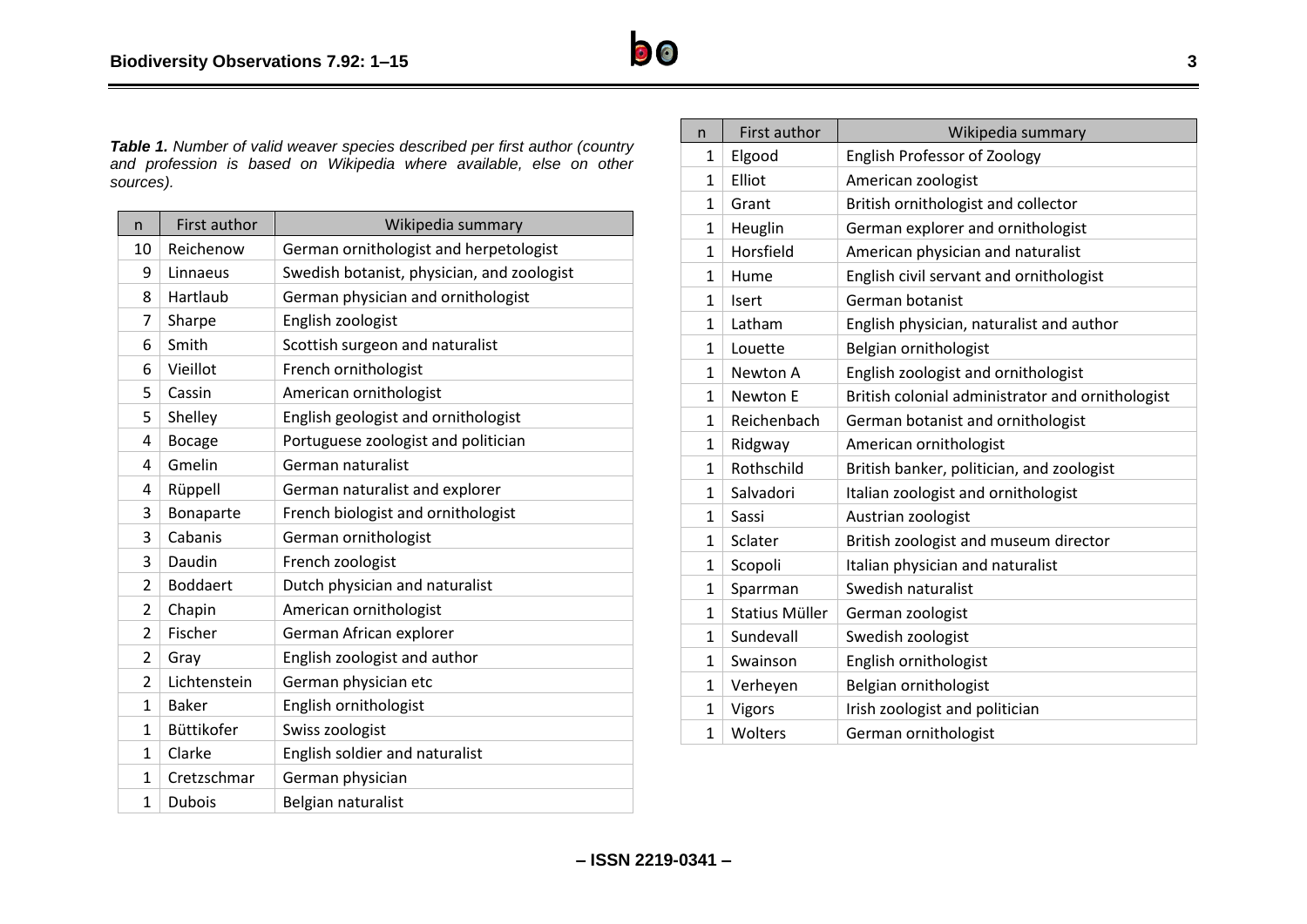



An electronic journal published by the Animal Demography Unit at the University of Cape Town

The diduit beatest prediction of the financial state of the diduction of the prediction of the diduction of the adni. Thstelsbeatebee hiddee it a adairy a e allotandage e safegig aben easetabiatadulume aiate Boieateastiatottieal, abigadeduall juta e asullasta di titule en de la ciudade de la ciudad de la ciudad de la ciudad de la ciudad de la ciudad d ided Brito Dataill algolita aret thrinety celear to ideitate al: escritad beosabedeita te regimialito ibligate sobrie multipraine aeral. Furdails adquielliestabae drabie.

**Bordbe Stift!** 

## **OVERVIEW OF THE DISCOVERY OF THE WEAVERS**

**H. Dieter Oschadleus** 



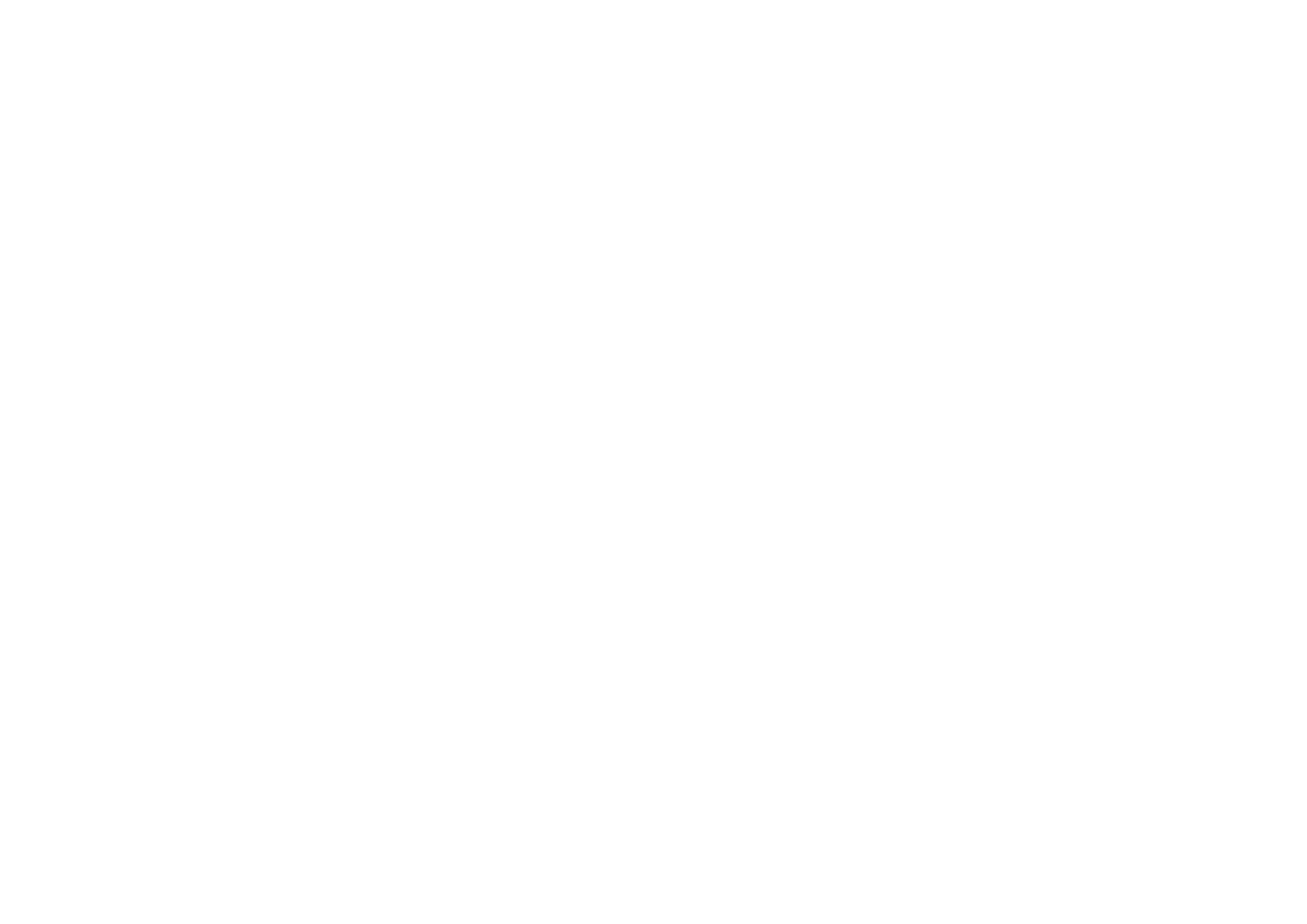

#### **Conclusion**

To read the illustrated accounts of the discovery of each weaver species, see a list at [http://weavers.adu.org.za/species.php.](http://weavers.adu.org.za/species.php) The links to each species give the Discovery history as well as Biology summary (from the first Weaver Wednesday series, which ran from 20 June 2012 to 10 Sept 2014).

These 117 species of weavers are not fixed. The new Illustrated Checklist of Birds of the World Vol 2, to be published at the end of this year [\(http://www.lynxeds.com/product/hbw-and-birdlife-international](http://www.lynxeds.com/product/hbw-and-birdlife-international-illustrated-checklist-birds-world-0)[illustrated-checklist-birds-world-0\)](http://www.lynxeds.com/product/hbw-and-birdlife-international-illustrated-checklist-birds-world-0), claims 10 new weaver splits. These have not been formally accepted, but at least some of them are likely to be shown to be valid splits, once genetic analyses have been conducted.

#### **References**

**del Hoyo J, Elliott A, Christie DA** (eds) 2010. Handbook of the Birds of the World. Vol 15. Lynx Edicions, Barcelona.

**Dickinson EC, Christidis L** (eds) 2014. The Howard and Moore Complete Checklist of the Birds of the World. 4th Edition Volume 2. Passerines. Aves Press Limited, Northampton, UK.

**Jobling JA** 1991. A Dictionary of Scientific Bird Names. Oxford University Press, Oxford & New York.

Linnaeus C 1758. Systema Naturae, 10<sup>th</sup> Edition. Holmiae, Laurentii Salvii.

**Pimm SL, Raven P, Peterson A, Sekercioglu CH, Ehrlich PR** 2006. Human impacts on the rates of recent, present, and future bird extinctions. Proceedings of the National Academy of Sciences of the United States of America 103:10941–10946.

**Safford R, Hawkins F** 2013. The Birds of Africa, Volume 8: The Malagasy Region. Christopher Helm, London.

**Swainson W** 1837. The natural history of the birds of western Africa. Vol. 1. Edinburgh: Lizars.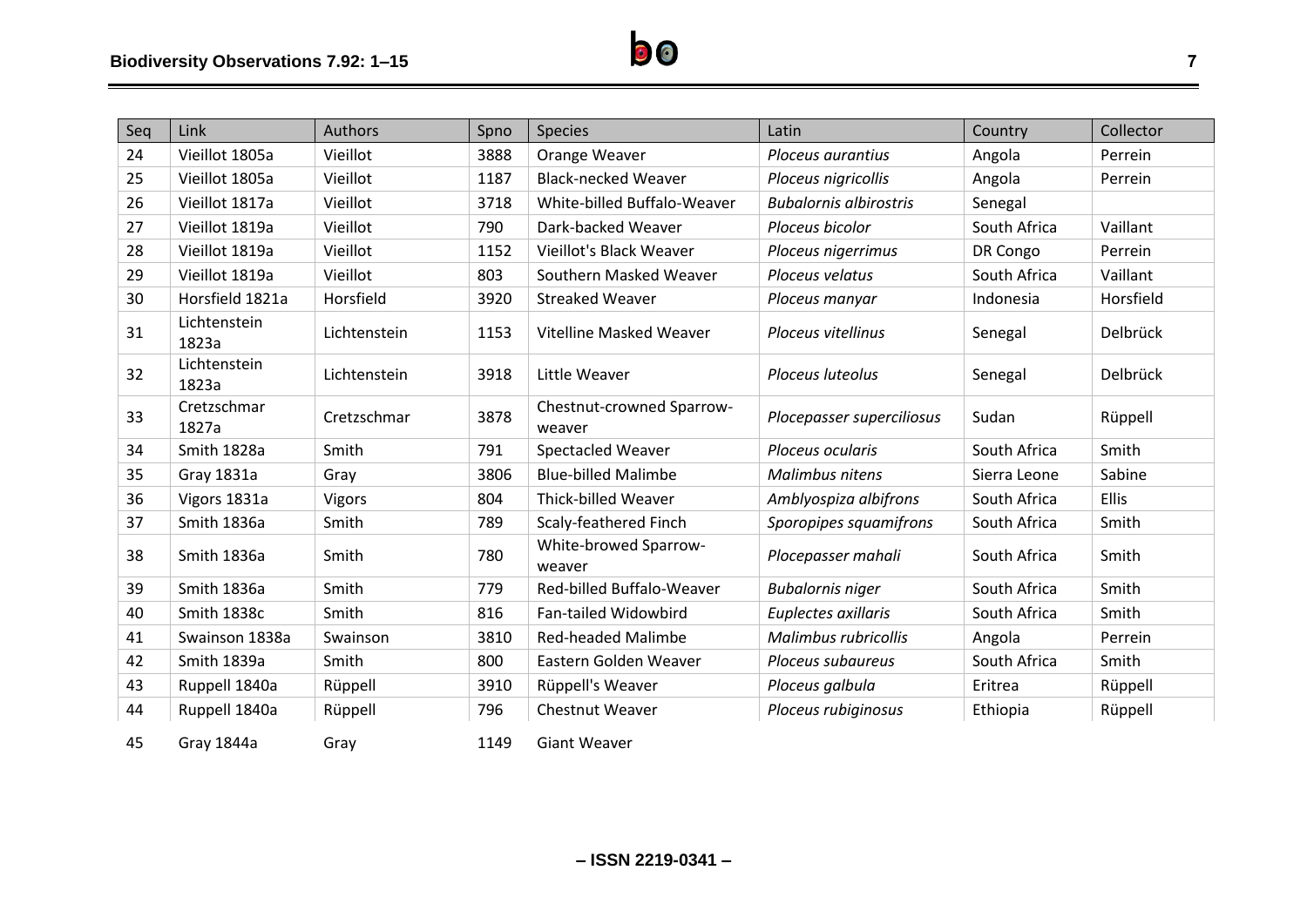| Seq | Link                 | Authors           | Spno | <b>Species</b>                    | Latin                    | Country                | Collector |
|-----|----------------------|-------------------|------|-----------------------------------|--------------------------|------------------------|-----------|
| 48  | Hartlaub 1848a       | Hartlaub          | 1166 | Sao Tome Weaver                   | Ploceus sanctithomae     | Sao Tome &<br>Principe | Weiss     |
| 49  | Hartlaub 1848a       | Hartlaub          | 806  | <b>Red-headed Quelea</b>          | Quelea erythrops         | Sao Tome &<br>Principe | Weiss     |
| 50  | Cassin 1848a         | Cassin            | 814  | White-winged Widowbird            | Euplectes albonotatus    | South Africa           | Verreaux  |
| 51  | Cassin 1848a         | Cassin            | 3754 | Zanzibar Bishop                   | Euplectes nigroventris   | Tanzania               | Rivoli    |
| 52  | Cassin 1849a         | Cassin            | 3812 | <b>Red-vented Malimbe</b>         | <b>Malimbus scutatus</b> | Liberia                | MacDowell |
| 53  | Cassin 1850a         | Cassin            | 3892 | <b>Cinnamon Weaver</b>            | Ploceus badius           | Sudan                  | Rivoli    |
| 54  | Sundevall 1850a      | Sundevall         | 793  | <b>Red-headed Weaver</b>          | Anaplectes rubriceps     | South Africa           | Wahlberg  |
| 55  | Bonaparte 1850a      | Bonaparte         | 1096 | Príncipe Golden Weaver            | Ploceus princeps         | Sao Tome &<br>Principe | Weiss     |
| 56  | Bonaparte 1850a      | Bonaparte         | 3952 | Grey-headed Social-weaver         | Pseudonigrita arnaudi    | Sudan                  | Arnaud    |
| 57  | Bonaparte 1850a      | Bonaparte         | 1069 | Red-headed Fody                   | Foudia eminentissima     | Comoros                | Rosseau   |
| 58  | Hartlaub 1854a       | Hartlaub          | 3944 | Yellow-mantled Weaver             | Ploceus tricolor         | Sierra Leone           | Sabine    |
| 59  | Cassin 1857a         | Cassin            | 3808 | Rachel's Malimbe                  | Malimbus racheliae       | Equatorial<br>Guinea   | DuChaillu |
| 60  | Elliot 1859a         | Elliot            | 3796 | Cassin's Malimbe                  | Malimbus cassini         | Gabon                  | Verreaux  |
| 61  | Hartlaub 1861a       | Hartlaub          | 3932 | Sakalava Weaver                   | Ploceus sakalava         | Madagascar             | Sganzin   |
| 62  | Heuglin 1861a        | Heuglin           | 3934 | Speke's Weaver                    | Ploceus spekei           | Somalia                | Speke     |
| 63  | Monteiro 1862a       | Hartlaub          | 801  | Holub's Golden Weaver             | Ploceus xanthops         | Angola                 | Monteiro  |
| 64  | Reichenbach<br>1863a | Reichenbach       | 3940 | Northern Masked Weaver            | Ploceus taeniopterus     | Sudan                  |           |
| 65  | Newton 1865b         | Newton A          | 3762 | Rodrigues Fody                    | Foudia flavicans         | <b>Mauritius</b>       | Lloyd     |
| 66  | Newton 1867b         | Newton E          | 1178 | Seychelles Fody                   | Foudia sechellarum       | Seychelles             | Newton A  |
| 67  | <b>Hume 1869a</b>    | Hume              | 4185 | Finn's Weaver                     | Ploceus megarhynchus     | India                  | Hume      |
| 68  | Cabanis 1869a        | Cabanis           | 3898 | Golden Palm Weaver                | Ploceus bojeri           | Kenya                  | Decken    |
| 69  | Finsch 1870a         | Hartlaub & Finsch | 802  | Southern Brown-throated<br>Weaver | Ploceus xanthopterus     | Malawi                 | Kirk      |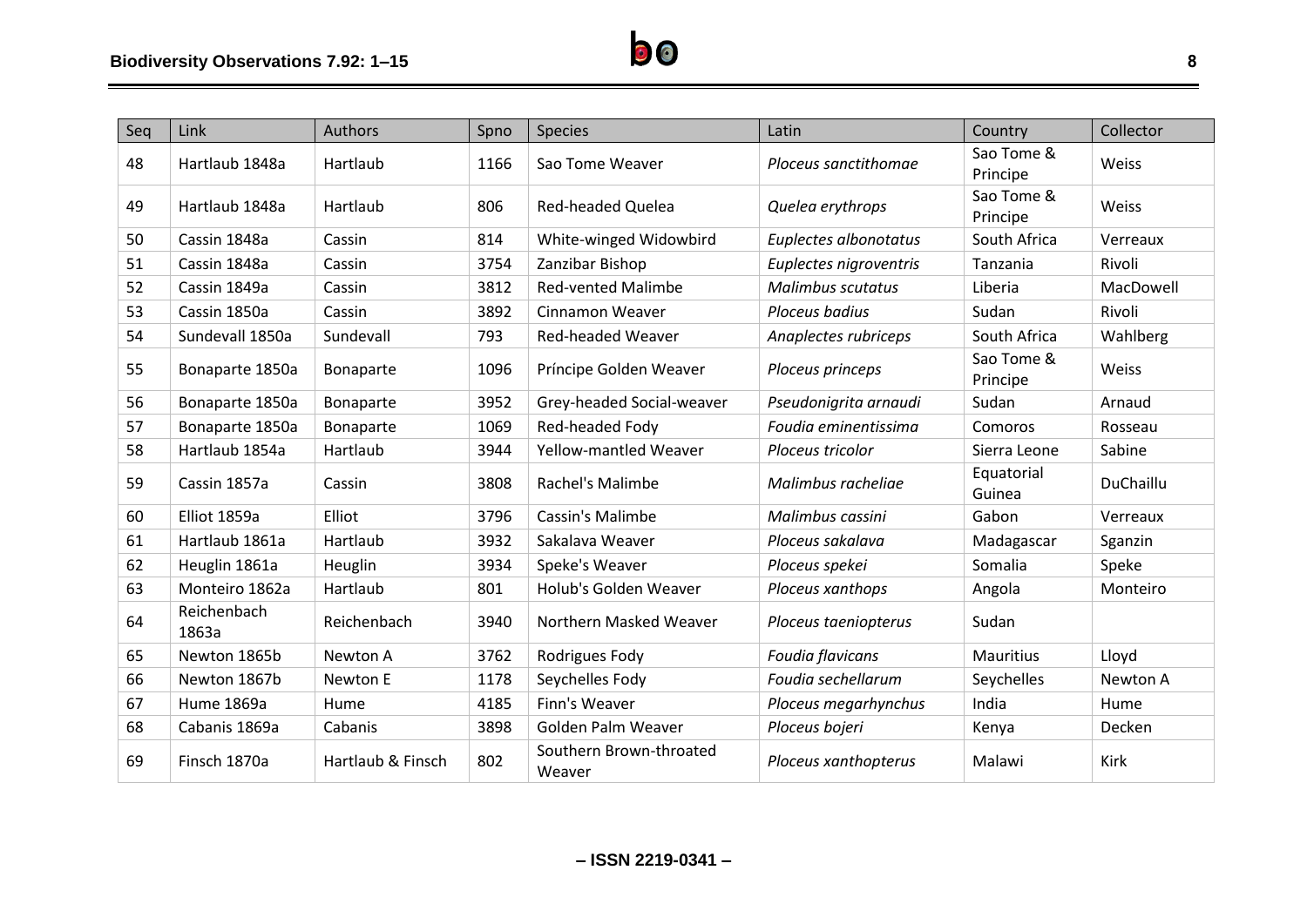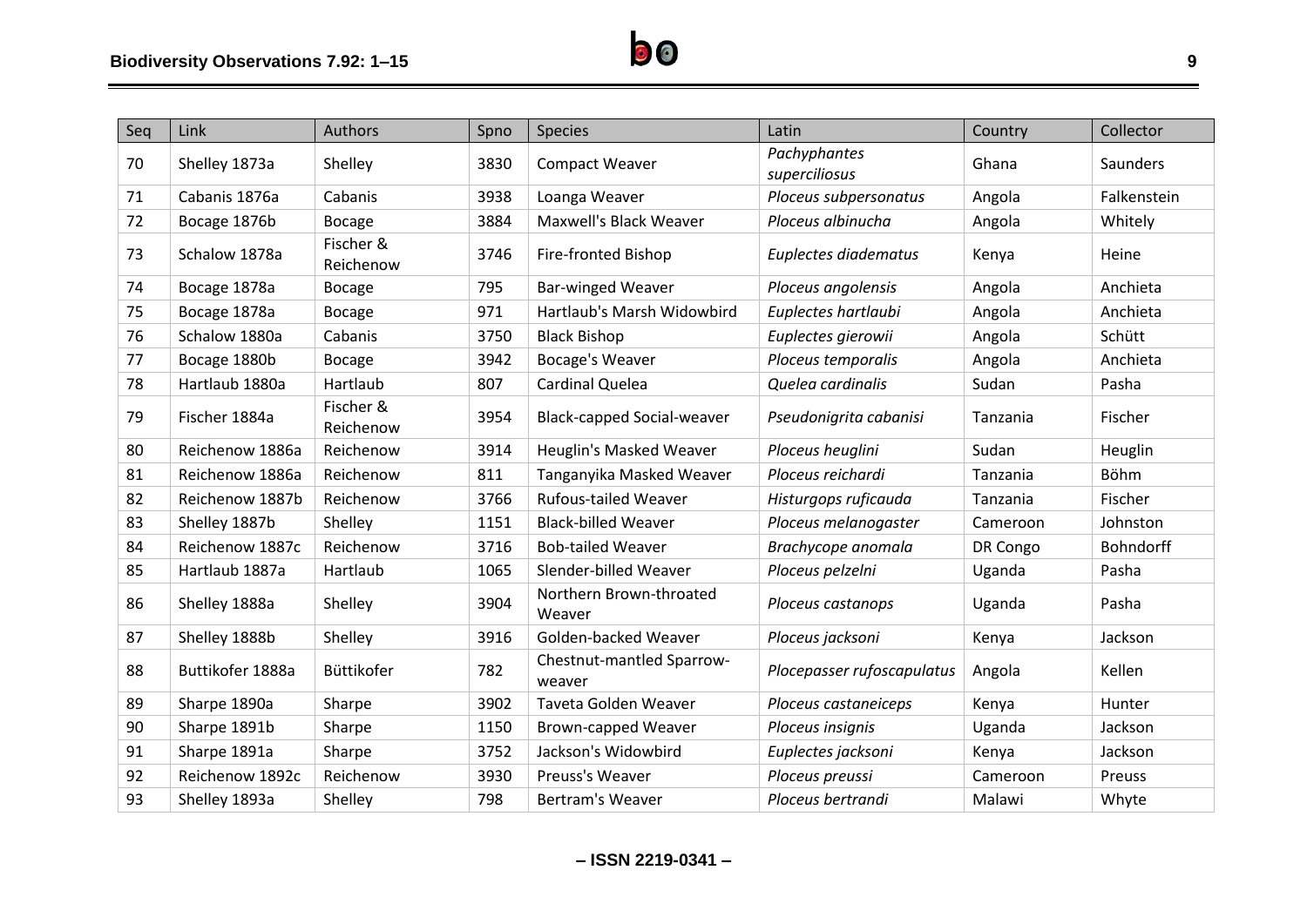| Seq | Link             | <b>Authors</b>             | Spno | <b>Species</b>                       | Latin                     | Country             | Collector          |
|-----|------------------|----------------------------|------|--------------------------------------|---------------------------|---------------------|--------------------|
| 94  | Ridgway 1893a    | Ridgway                    | 3763 | Aldabra Fody                         | Foudia aldabrana          | Seychelles          | Abbott             |
| 95  | Reichenow 1893b  | Reichenow                  | 3908 | Yellow-capped Weaver                 | Ploceus dorsomaculatus    | Cameroon            | Zenker             |
| 96  | Reichenow 1893c  | Reichenow                  | 3800 | <b>Red-bellied Malimbe</b>           | Malimbus erythrogaster    | Cameroon            | Zenker             |
| 97  | Sharpe 1895a     | Sharpe                     | 3876 | Donaldson-Smith's Sparrow-<br>weaver | Plocepasser donaldsoni    | Kenya               | Donaldson<br>Smith |
| 98  | Salvadori 1896a  | Salvadori                  | 3906 | Juba Weaver                          | Ploceus dichrocephalus    | Ethiopia            | Ruspoli            |
| 99  | Reichenow 1899a  | Reichenow                  | 919  | Olive-headed Weaver                  | Ploceus olivaceiceps      | Tanzania            | Fülleborn          |
| 100 | Reichenow 1900b  | Reichenow                  | 3756 | Montane Marsh Widowbird              | Euplectes psammocromius   | Tanzania            | Fülleborn          |
| 101 | Dubois 1900a     | <b>Dubois</b>              | 3946 | Weyns's Weaver                       | Ploceus weynsi            | DR Congo            | Weyns              |
| 102 | Sharpe 1902b     | Sharpe                     | 3886 | <b>Strange Weaver</b>                | Ploceus alienus           | Uganda              | Archer             |
| 103 | Reichenow 1904a  | Reichenow                  | 3928 | <b>Black-chinned Weaver</b>          | Ploceus nigrimentus       | Angola              | Anchieta           |
| 104 | Sharpe 1906a     | Sharpe                     | 3798 | <b>Red-crowned Malimbe</b>           | <b>Malimbus coronatus</b> | Cameroon            | <b>Bates</b>       |
| 105 | Sharpe 1908a     | Sharpe                     | 3896 | <b>Bates's Weaver</b>                | Ploceus batesi            | Cameroon            | <b>Bates</b>       |
| 106 | Rothschild 1912a | Rothschild                 | 3764 | Forest Fody                          | Foudia omissa             | Madagascar          |                    |
| 107 | Clarke 1913a     | Clarke                     | 3912 | Clarke's Weaver                      | Ploceus golandi           | Kenya               | Clarke             |
| 108 | Chapin 1916a     | Chapin                     | 3792 | Yellow-legged Weaver                 | Ploceus flavipes          | DR Congo            | Chapin             |
| 109 | Sassi 1920a      | Sassi                      | 3890 | Golden-naped Weaver                  | Ploceus aureonucha        | DR Congo            | Grauer             |
| 110 | Sclater 1931a    | Sclater                    | 3926 | Usambara Weaver                      | Ploceus nicolli           | Tanzania            | Moreau             |
| 111 | Chapin 1932a     | Chapin                     | 3894 | <b>Bannerman's Weaver</b>            | Ploceus bannermani        | Cameroon            | Drinkwater         |
| 112 | Verheyen 1947a   | Verheyen                   | 3882 | Katanga Masked Weaver                | Ploceus katangae          | Zambia              | Brédo              |
| 113 | Grant 1947a      | Grant &<br>Mackworth-Praed | 3936 | Fox's Weaver                         | Ploceus spekeoides        | Uganda              | Fox                |
| 114 | Elgood 1958a     | Elgood                     | 3802 | Ibadan Malimbe                       | Malimbus ibadanensis      | Nigeria             | Elgood             |
| 115 | Wolters 1974a    | Wolters                    | 3794 | Gola Malimbe                         | Malimbus ballmanni        | <b>Ivorty Coast</b> | Ballmann           |
| 116 | Louette 1982a    | Louette & Benson           | 3880 | Lufira Masked Weaver                 | Ploceus ruweti            | DR Congo            | Ruwet              |
| 117 | Baker 1990a      | Baker & Baker              | 3900 | Kilombero Weaver                     | Ploceus burnieri          | Tanzania            |                    |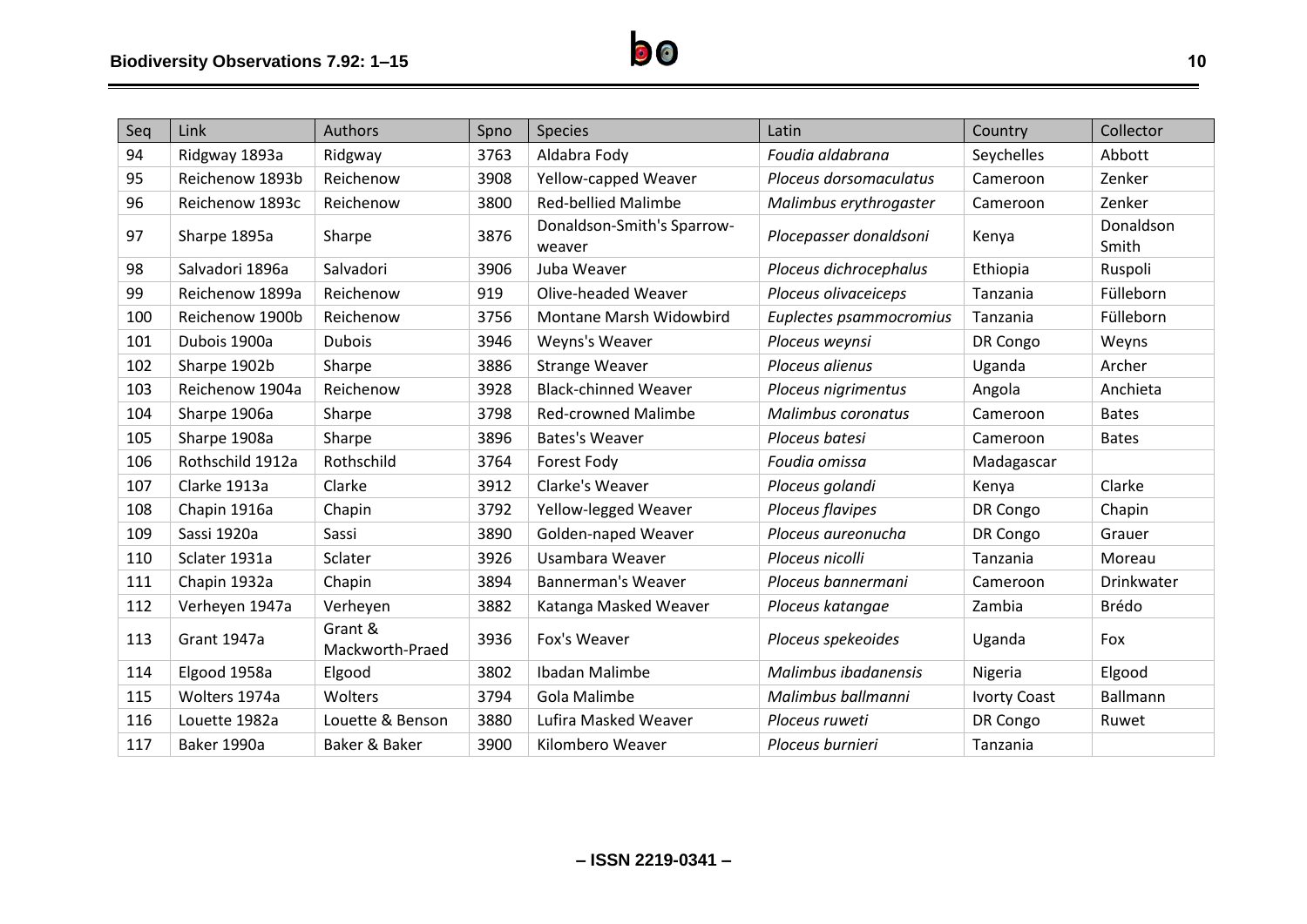

**References for Table 1.** (Author & Year in bold is a short reference to the Link column above)

Taxonomic note: Sometimes the author of a species is not the first author of the publication in which the description appeared, e.g. Finsch is the author of the book "Finsch 1870a", but Hartlaub is the first author of the species description within the book.

**Baker 1990a:** Baker NE, Baker EM 1990. A new species of weaver from Tanzania. Bulletin of the British Ornithologists' Club 110: 51– 58,112.

**Bocage 1876b:** Barboza du Bocage JV 1876. Mélanges ornithologiques. Jornal de Sciências Mathemáticas, Physicas, e Naturaes 5(20): 242– 247.

**Bocage 1878a:** Barboza du Bocage JV 1878. Melanges ornithologiques. V. Especes nouvelles d'Angola. Jornal de Sciências Mathemáticas, Physicas, e Naturaes 6(24): 254–259.

**Bocage 1880b:** Barboza du Bocage JV 1880. Aves das possesseos portuguezas d'Africa occidental. Decima nona lista. [19]. Jornal de Sciências Mathemáticas, Physicas, e Naturaes 7(28): 229–246.

**Boddaert 1783a:** Boddaert P 1783. Table des planches enlumineez d'historie naturelle de M d'Aubenton. Utrecht, the author.

**Bonaparte 1850a:** Bonaparte CL 1850. Conspectus generum avium. I. EJ Brill, Lagdeni Batavorum. 1: 1–543.

**Buttikofer 1888a:** Büttikofer J 1888. On birds from the Congo and south western Africa. Notes from the Leyden Museum 10: 209–244.

**Cabanis 1869a:** Cabanis J 1869. [Von der Decken's] Reisen in Ost-Afrika. Vögel. Leipzig & Heidelberg Vol 3.

**Cabanis 1876a:** Cabanis J 1876. Protokoll der LXXVIII. Monats-Sitzung. [Ein neuer ... Webervogel.] Journal für Ornithologie 24: 91– 98.

**Cassin 1848a:** Cassin J 1848. June 27th, 1848; Descriptions of New Species of Birds of the Genera Vidua, Briss.; Euplectus, Sw.; Pyrenestes, Sw.; And Pitylus, Cuv.; Specimens of Which Are in the Collection of the Academy of Natural Sciences of Philadelphia. Proceedings of the Academy of Natural Sciences of Philadelphia 1848/9: 65–68.

**Cassin 1849a:** Cassin J 1849. Descriptions of New Species of the Genera Nyctale, Brehm., and Sycobius, Vieill.; specimens of Which Are in the Collection of the Academy of Natural Sciences of Philadelphia. Proceedings of the Academy of Natural Sciences of Philadelphia 4:157–158.

**Cassin 1850a:** Cassin J 1850. Descriptions of new species of birds, specimens of which are in the collection of the Academy of Natural Sciences of Philadelphia. Proceedings of the Academy of Natural Sciences of Philadelphia 5: 56–59.

**Cassin 1857a:** Cassin J 1857. Catalogue of birds collected on the river Muni, Western Africa, by Mr. P. B. du Chaillu in 1856, with notes and descriptions of new species. Proceedings of the Academy of Natural Sciences of Philadelphia 9: 33–40.

**Chapin 1916a:** Chapin JP 1916. Four new birds from the Belgian Congo. Bulletin of the American Museum of Natural History 35: 23– 29.

**Chapin 1932a:** Chapin JP 1932. Fourteen new birds from tropical Africa. American Museum Novitates 570: 1–18.

**Clarke 1913a:** Clarke SR 1913. [A short account of a shooting expedition ... to the Lorian, British East Africa.] Bulletin of the British Ornithologists' Club 31: 31–33.

**Cretzschmar 1827a:** Cretzschmar PJ 1827. 1826–28. Atlas zu der Reise im nördlichen Afrika von E. Rüppell. Frankfurt.

**Daudin 1800b:** Daudin FM 1800. Traite élémentaire et complet d'ornithologie, ou histoire naturelle des oiseaux. Paris 2: 1–473.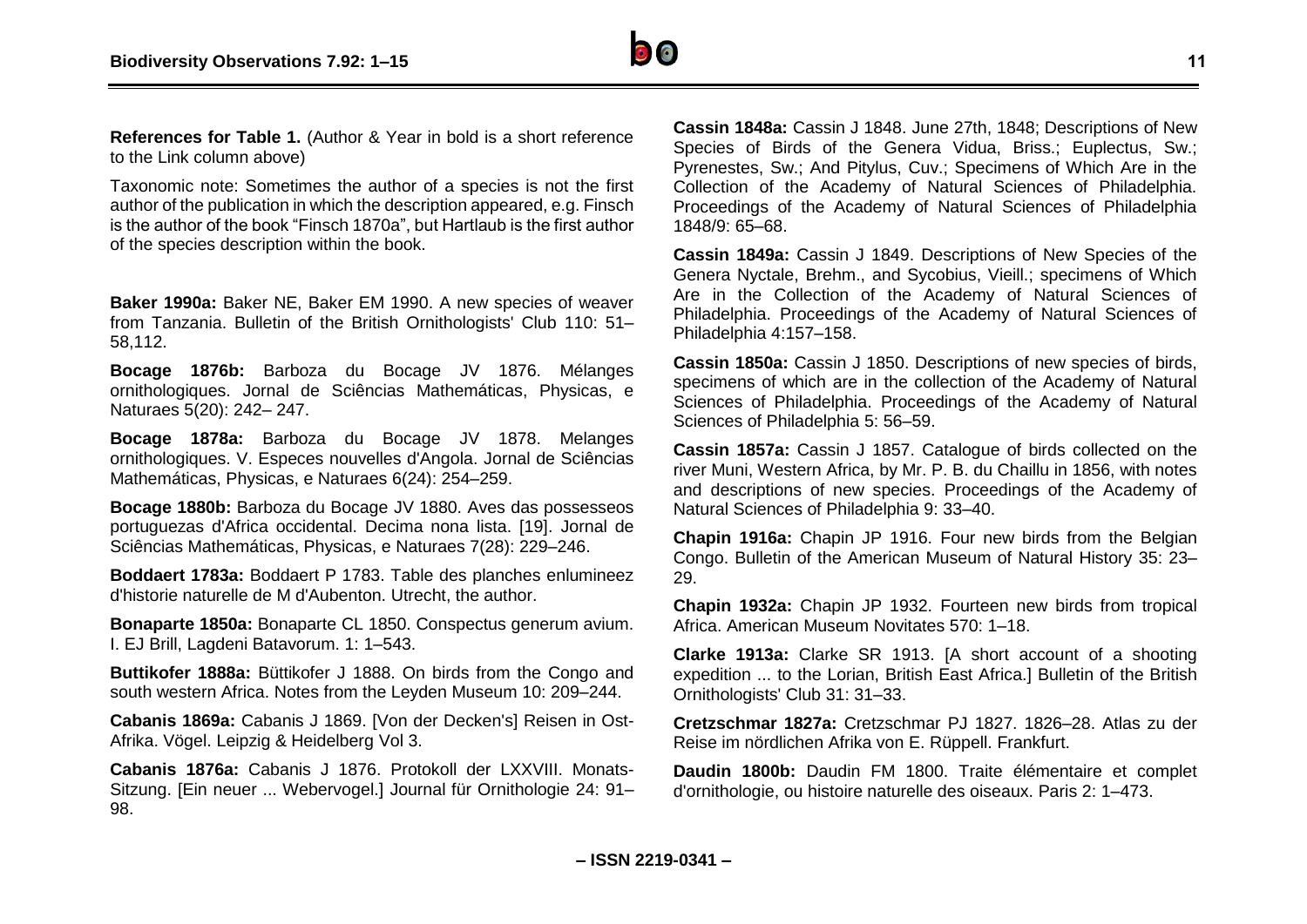

**Daudin 1802b:** Daudin FM 1802. Sur les Oiseaux ranges dans le genre *Tangara*; avec la description d'une espece nouvelle, trouvee en Afrique. Annales du Muséum Histoire Naturelle 1: 148–151.

**Dubois 1900a:** Dubois A 1900. Zwei neue Vögel vom Kongo (Freistaat). Ornithologischen Monatsberichte 8: 69.

**Elgood 1958a:** Elgood JH 1958. A new species of Malimbus. Ibis 100: 621–624.

**Elliot 1859a:** Elliot DG 1859. Descriptions of six new species of birds. Ibis 1(1): 391–395.

**Finsch 1870a:** Finsch O, Hartlaub G1870. Die Vögel Ost-Afrikas – in: Baron Carl Klaus von der Decken's Reisen in Ost-Afrika. Vol. 4. Leipzig & Heidelberg 4: 897 pp.

**Fischer 1884a:** Fischer AG, Reichenow A 1884. Review: Neue Vogelarten aus dem Massailand (Inneres Ostafrika). Journal für Ornithologie 32: 52–58.

**Gmelin 1789a:** Gmelin JF 1789. Caroli a Linné… Systema naturae per regna tria naturae. Editio decima tertia, aucta, reformata. JB Delamolliere, Lugduni 1(2): 501–1032.

**Grant 1947a:** Grant CHB, Mackworth-Praed CW 1947. A new species of weaver from Uganda. Bulletin of the British Ornithologists' Club 68(1): 7–8.

**Gray 1831a:** Gray JE 1831 Description of some new species of African birds discovered by Capt. Edward Sabine, R.A. in the collection of the British museum. Zoological Miscellany 1: 6–7.

**Gray 1844a:** Gray GR 1844. The genera of birds. Longman, Brown, Green, & Longmans, London 1: 1–300.

**Hartlaub 1848a:** Hartlaub G 1848. Description de cinq nouvelles espèces d' Oiseaux de l'Afrique occidentale. Revue Zoologique par La Société Cuvierienne 1848: 108–110.

**Hartlaub 1854a:** Hartlaub G 1854. Versuch einer synoptischen Ornithologie Westafrica's. Journal für Ornithologie 2: 97–128.

**Hartlaub 1861a:** Hartlaub G 1861. Ornithologisches Beitrage zur Fauna Madagascar's. Ornithologisches Beitrage zur Fauna Madagascar`s 87 pp.

**Hartlaub 1880a:** Hartlaub G 1880. Vorläufiges über einen neuen Webervogel. Journal für Ornithologie 28: 325.

**Hartlaub 1887a:** Hartlaub G 1887. Dritter Beitrag zur Ornithologie der östlich-äquatorialen Gebiete Afrikas. Zoologisches Jahrbücher 2: 303–348.

**Hartlaub 1891b:** Hartlaub G 1891. Vierter Beitrag zur Ornithologie der östlich-äquatorialen Länder und der östlichen Küstengebiete Afrikas. Abhandlungen der Naturwissenschaftlichen Vereins zu Bremen 12: 1– 46.

**Heuglin 1861a:** von Heuglin T 1861. Forschungen über die Fauna des Rothen Meeres und der Somali-Küste. Ein systemat. Verzeichniss der Säugethiere und Vögel, welche in diesen Regionen bisher beobachtet worden sind, mit Rücksicht auf ihre geogr. Verbreitung. Mittheilungen aus Justus Perthes' Geographischer Anstalt.

**Horsfield 1821a:** Horsfield T 1821. Systematic arrangement and description of birds from the island of Java. Transactions of the Linnean Society of London 13: 133–200.

**Hume 1869a:** Hume AO 1869. Letter. Ibis 2(5): 355–357.

**Isert 1789a:** Isert PE 1789. Kurze Beschreibung und Abbildung einiger Voegel aus Guinea. Schriften der Berlinischen Gesellschaft naturforschender Freunde 9: 332–335, pl 9.

**Latham 1790a:** Latham J 1790. Index ornithologicus, sive systema ornithologiae, vol. 1. London pp i–xviii,1–500.

**Lichtenstein 1823a:** Lichtenstein H 1823. Verzeichniss der Doubletten des zoologischen Museums der Koenigl Universitaet zu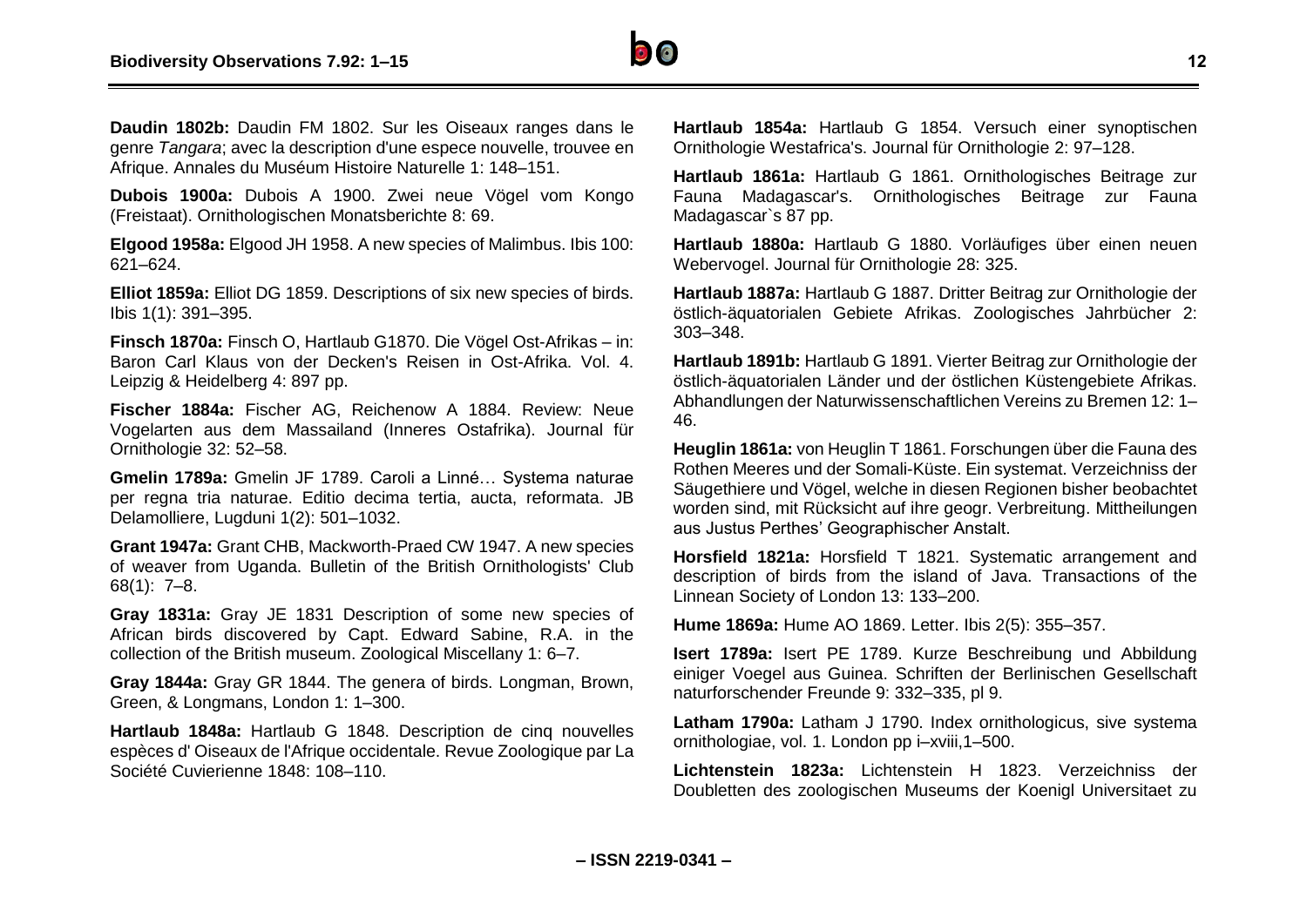

Berlin nebst Beschreibung vieler bisher unbekannter Arten von Saeugethieren Voegeln Amphibien und Fischen. Trautwein, Berlin.

**Linnaeus 1758a:** Linnaeus C 1758. Systema Naturae, ed. 10. Full: Systema naturae per regna tria naturae, editio decima. Holmiae, Laurentii Salvii, vol. 1. Systema Naturae pp.[1–4],1–823.

**Linnaeus 1766a:** Linnaeus C 1766. Systema Naturae, ed. 12. Systema Naturae 12th ed. pp 1–532.

**Louette 1982a:** Louette M, Benson CW 1982. Swamp-dwelling weavers of the *Ploceus velatus/vitellinus* complex, with the description of a new species. Bulletin of the British Ornithologists' Club 102: 24– 31.

**Monteiro 1862a:** Monteiro JJ, Hartlaub G 1862. Notes on birds collected in Angola in 1861. Ibis 1(4): 333–342.

**Newton 1865b:** Newton A 1865. On two new birds from the island of Rodriguez. Proceedings of the Zoological Society of London 1865: 46–48.

**Newton 1867b:** Newton E 1867. Descriptions of some new species of birds from the Seychelles Islands. Proceedings of the Zoological Society of London 1867: 344–347.

**Reichenbach 1863a:** Reichenbach HGL 1863. Die Singvögel als Forsetzung der vollständigsten Naturgeschichte und zugleich als Central-Atlas für zoologische Gärten und für Thierfreunde. Dresden, Leipzig.

**Reichenow 1886a:** Reichenow A 1886. Monographie der Gattung Ploceus Cuv. Zoologisches Jahrbücher 1: 113–164.

**Reichenow 1887b:** Reichenow A 1887. Dr. Fischer's Ornithologische Sammlungen während der letzten Reise zum Victoria Njansa. Journal für Ornithologie 35: 38–78.

**Reichenow 1887c:** Reichenow A 1887. Neue Vogelarten aus dem oberen Kongo-Gebiet. Journal für Ornithologie 35: 213–215.

**Reichenow 1892c:** Matschie, Cabanis J, Reichenow A 1892. Bericht über die September-Sitzung 1892: Ausgegeben am 24. September 1892. Journal für Ornithologie 40: 437–442.

**Reichenow 1893b:** Reichenow A 1893. Neue afrikanische Arten. Ornithologischen Monatsberichte 1: 177–178.

**Reichenow 1893c:** Reichenow A 1893. *Malimbus erythrogaster* n. sp. von Kamerun. Ornithologischen Monatsberichte 1: 205.

**Reichenow 1899a:** Reichenow A 1899. Neue Vogelarten. Ornithologischen Monatsberichte 7: 7–9.

**Reichenow 1900b:** Reichenow A 1900. Neue Forschungen in Deutsch-Ostafrika. Ornithologischen Monatsberichte 8: 38–40.

**Reichenow 1904a:** Reichenow A 1904. Die Vögel Afrikas. Band 3. 1904–05. J Neumann, Neudamm 3: 880 pp.

**Ridgway 1893a:** Ridgway R 1893. Descriptions of some new birds collected on the islands of Aldabra and Assumption, northwest of Madagascar. Proceedings of the United States National Museum 16: 597–600.

**Rothschild 1912a:** Rothschild W 1912. New weaver-finch. Bulletin of the British Ornithologists' Club 31: 26–27.

**Ruppell 1840a:** Rüppell E 1840. 1835–1840. Neue Wirbelthiere zu der Fauna von Abyssinien gehörig, entdekt und beschrieben. Siegmund Schnurber, Frankfurt am Main.

**Ruppell 1845a:** Rüppell E 1845. Systematischer Übersicht der Vögel Nord-Ost Afrikas. Frankfurt.

**Salvadori 1896a:** Salvadori T 1896. Uccelli raccolti da Don Eugenio dei Principi Ruspoli durante l'ultimo suo viaggio nelle regione dei Somali e dei Galla. Annali del Museo Civico di Storia Naturale di Genova 36[16/2]: 43–46.

**Sassi 1920a:** Sassi M 1920. Zwei neue Weber aus Mittelafrika. Ornithologischen Monatsberichte 28: 81.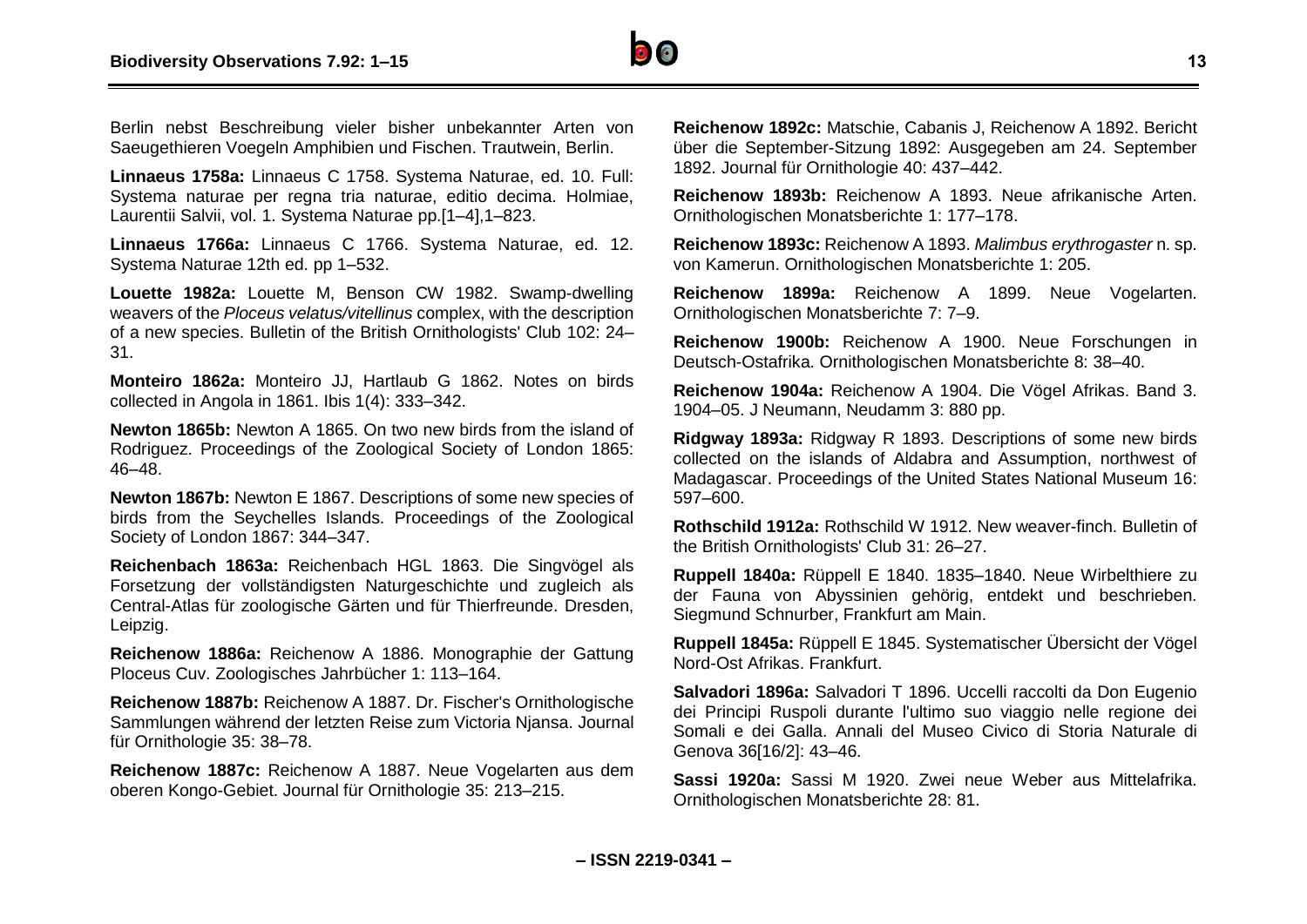

**Schalow 1878a:** Schalow H, Fischer GA, Reichenow A 1878. Allgemeine Deutsche Ornithologische Gesellschaft. Ornithologisches Centralblatt 3/1: 87–88.

**Schalow 1880a:** Schalow h, Cabanis J 1880. Allgemeine deutsche ornithologische Gesellschaft. [Ueber *Euplectes Gierowii* n. sp. v. Angola] Ornithologisches Centralblatt 5(1): 6–7.

**Sclater 1931a:** Sclater WL 1931. *Ploceus [Symplectes] nicolli*, sp. nov. Bulletin of the British Ornithologists' Club 52: 26–27.

**Scopoli 1786a:** Scopoli GA 1786. Specimen Zoologicum. Deliciae florae et fauna insubricae 2: 84–96.

**Sharpe 1890a:** Sharpe RB 1890. Catalogue of the Passeriformes, or perching birds, in the collection of the British Museum. Vol. 13. Sturniformes, containing the families Artamidae, Sturnidae, Ploceidae, Alaudidae, also the families Atrichiidae and Menuridae. Trustees of the British Museum (Natural History), London 13: 701 pp.

**Sharpe 1891a:** Sharpe RB 1891. On the birds collected by Mr FJ Jackson FZS during his recent expedition to Uganda through the Territory of the Imperial British East-Africa Company Part I. Ibis 6(3): 233–260.

**Sharpe 1891b:** Sharpe RB 1891. Descriptions of fourteen new species of birds discovered by Mr. F.J. Jackson in Eastern Africa. Ibis 6(3): 117–122.

**Sharpe 1895a:** Sharpe RB 1895. A new species of weaver-bird. Bulletin of the British Ornithologists' Club 5: xiv.

**Sharpe 1902b:** Sharpe RB 1902. On two new birds from Ruwenzori. Bulletin of the British Ornithologists' Club 13: 20–21.

**Sharpe 1906a:** Sharpe RB 1906. New species. Bulletin of the British Ornithologists' Club 19: 18–19.

**Sharpe 1908a:** Sharpe RB, Bates GL 1908. On further collections of birds from the Efulen district of Cameroon, West Africa. Part VI. Ibis 9(2): 317–357.

**Shelley 1873a:** Shelley GE 1873. Descriptions of six new species of West-African birds. Ibis 3(3): 138–143.

**Shelley 1887b:** Shelley GE 1887. On a collection of birds made by Mr. H. H. Johnston on the Cameroons Mountain. Proceedings of the Zoological Society of London 1887: 122–126.

**Shelley 1888a:** Shelley GE 1888. On a collection of birds made by Emin Pasha in Equatorial Africa. Proceedings of the Zoological Society of London 1888: 17–50.

**Shelley 1888b:** Shelley GE 1888. title qv. Report on the birds. With field-notes by F.J. Jackson. Ibis 5(6): 287–307.

**Shelley 1893a:** Shelley GE, Sclater PL 1893. List of birds collected by Mr. Alexander Whyte, F.Z.S., in Nyasaland. With a preface by the editor. Ibis 6(5): 1–29.

**Smith 1828a:** Smith A 1828. Description of new or imperfectly known objects of the animal kingdom, found in the south of Africa. South African Commercial Advertiser 3(144): 2.

**Smith 1836a:** Smith A 1836. Report of the expedition for exploring central Africa, from the Cape of Good Hope, June 23, 1834, under the superintendence of Dr. A. Smith. Government Gazette Office, Cape Town.

**Smith 1838c:** Smith A 1838. Illustrations of the zoology of South Africa. Aves. Smith, Elder & Co., London 4: pl 17.

**Smith 1839a:** Smith A 1839. Illustrations of the zoology of South Africa. Aves. Smith, Elder & Co., London 7: pl 30.

**Sparrman 1788a:** Sparrman A 1788. Museum Carlsonianum. Holmiae, Typographia Regia, 4 parts. Mus. Carls., fasc. Vol 3.

**Sundevall 1850a:** Sundevall CJ 1850. Foglar fran Södra Afrika. Öfversigt af Kongl. Vetenskaps-Akademiens Förhandlingar. 7: 96– 111.